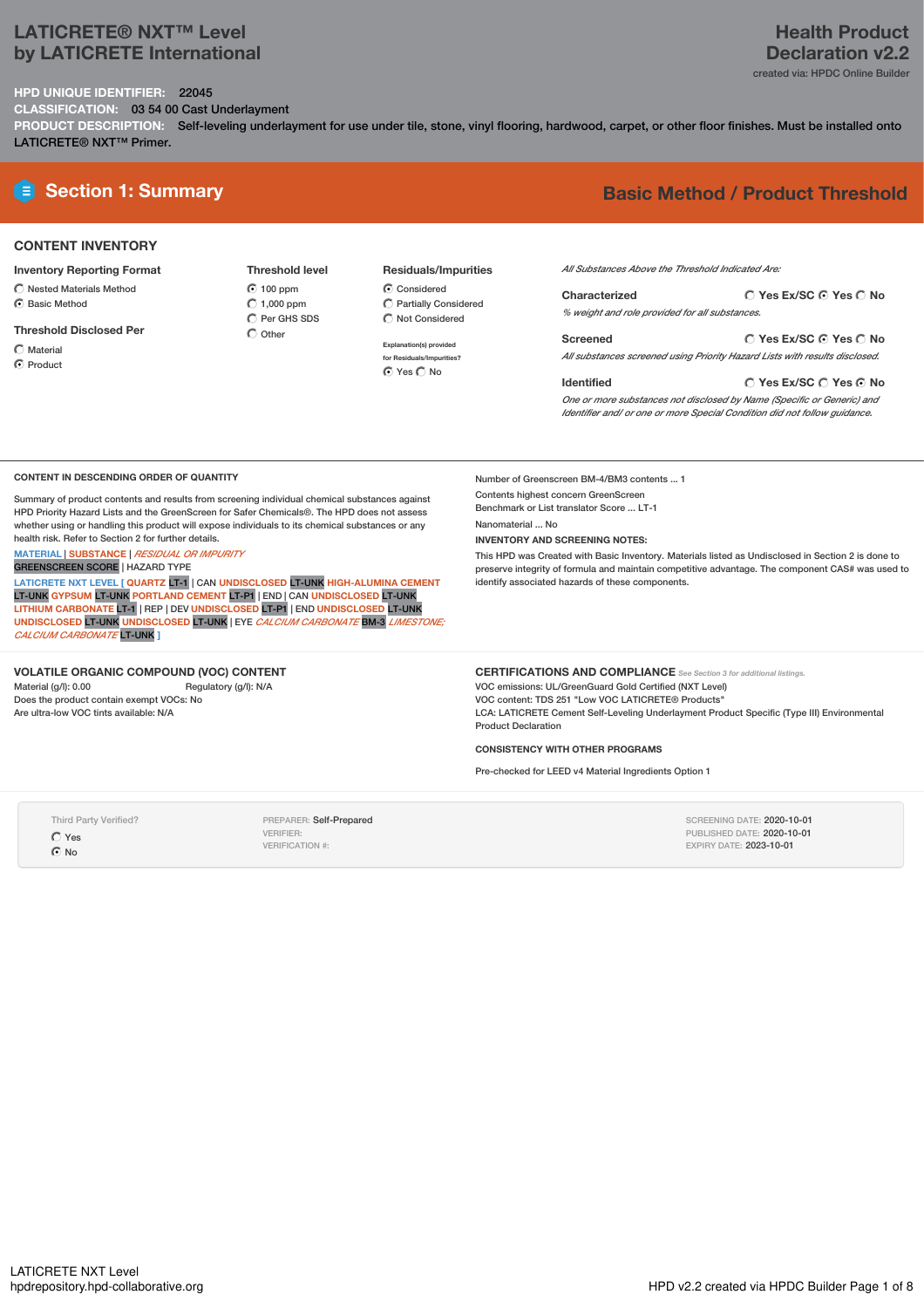This section lists contents in a product based on specific threshold(s) and reports detailed health information including hazards. This HPD uses the inventory method *indicated above, which is one of three possible methods:*

- *Basic Inventory method with Product-level threshold.*
- *Nested Material Inventory method with Product-level threshold*
- *Nested Material Inventory method with individual Material-level thresholds*

Definitions and requirements for the three inventory methods and requirements for each data field can be found in the HPD Open Standard version 2.2, available on the *HPDC website at: [www.hpd-collaborative.org/hpd-2-2-standard](https://www.hpd-collaborative.org/hpd-2-2-standard)*

# **LATICRETE NXT LEVEL** PRODUCT THRESHOLD: **100 ppm**  $\overline{P}$  **PRODUCT THRESHOLD:** 100 ppm

RESIDUALS AND IMPURITIES NOTES: Residuals and impurities are measured by quantitative methods and are only displayed when they are potentially greater than 100 ppm.

OTHER PRODUCT NOTES: See SDS at https://laticrete.com for occupational exposure information.

| <b>QUARTZ</b>                                                  |                                   |  |                                            | ID: 14808-60-7                                                        |  |
|----------------------------------------------------------------|-----------------------------------|--|--------------------------------------------|-----------------------------------------------------------------------|--|
| HAZARD SCREENING METHOD: Pharos Chemical and Materials Library |                                   |  | HAZARD SCREENING DATE: 2020-10-01          |                                                                       |  |
| %: 45,0000 - 60,0000                                           | $GS: LT-1$<br>RC: None            |  | NANO: No                                   | SUBSTANCE ROLE: Filler                                                |  |
| <b>HAZARD TYPE</b>                                             | AGENCY AND LIST TITLES            |  | WARNINGS                                   |                                                                       |  |
| <b>CANCER</b>                                                  | <b>IARC</b>                       |  | Group 1 - Agent is Carcinogenic to humans  |                                                                       |  |
| <b>CANCER</b>                                                  | US CDC - Occupational Carcinogens |  | Occupational Carcinogen                    |                                                                       |  |
| <b>CANCER</b>                                                  | CA EPA - Prop 65                  |  |                                            | Carcinogen - specific to chemical form or exposure route              |  |
| <b>CANCER</b>                                                  | <b>IARC</b>                       |  | sources                                    | Group 1 - Agent is carcinogenic to humans - inhaled from occupational |  |
| <b>CANCER</b>                                                  | US NIH - Report on Carcinogens    |  |                                            | Known to be Human Carcinogen (respirable size - occupational setting) |  |
| <b>CANCER</b>                                                  | <b>MAK</b>                        |  |                                            | Carcinogen Group 1 - Substances that cause cancer in man              |  |
| <b>CANCER</b>                                                  | GHS - New Zealand                 |  | 6.7A - Known or presumed human carcinogens |                                                                       |  |
| <b>CANCER</b>                                                  | GHS - Japan                       |  | Carcinogenicity - Category 1A [H350]       |                                                                       |  |
| <b>CANCER</b>                                                  | GHS - Australia                   |  | H350i - May cause cancer by inhalation     |                                                                       |  |

SUBSTANCE NOTES: The amount of this component may vary based on plant of manufacture.

#### **UNDISCLOSED**

| HAZARD SCREENING METHOD: Pharos Chemical and Materials Library |                        | HAZARD SCREENING DATE: 2020-10-01 |                 |                                                |
|----------------------------------------------------------------|------------------------|-----------------------------------|-----------------|------------------------------------------------|
| %: 20,0000 - 30,0000                                           | GS: LT-UNK             | RC: PreC                          | NANO: <b>No</b> | SUBSTANCE ROLE: <b>Binder</b>                  |
| <b>HAZARD TYPE</b>                                             | AGENCY AND LIST TITLES | WARNINGS                          |                 |                                                |
| None found                                                     |                        |                                   |                 | No warnings found on HPD Priority Hazard Lists |

SUBSTANCE NOTES: The amount of this component may vary based on plant of manufacture. This product is shown as undisclosed to preserve integrity of formula and maintain competitive advantage. The component CAS # was used to identify associated hazards.

| <b>HIGH-ALUMINA CEMENT</b>                                     |                   |                                   |                 |                               | ID: 65997-16-2 |
|----------------------------------------------------------------|-------------------|-----------------------------------|-----------------|-------------------------------|----------------|
| HAZARD SCREENING METHOD: Pharos Chemical and Materials Library |                   | HAZARD SCREENING DATE: 2020-10-01 |                 |                               |                |
| %: 8,0000 - 18,0000                                            | <b>GS: LT-UNK</b> | RC: None                          | NANO: <b>No</b> | SUBSTANCE ROLE: <b>Binder</b> |                |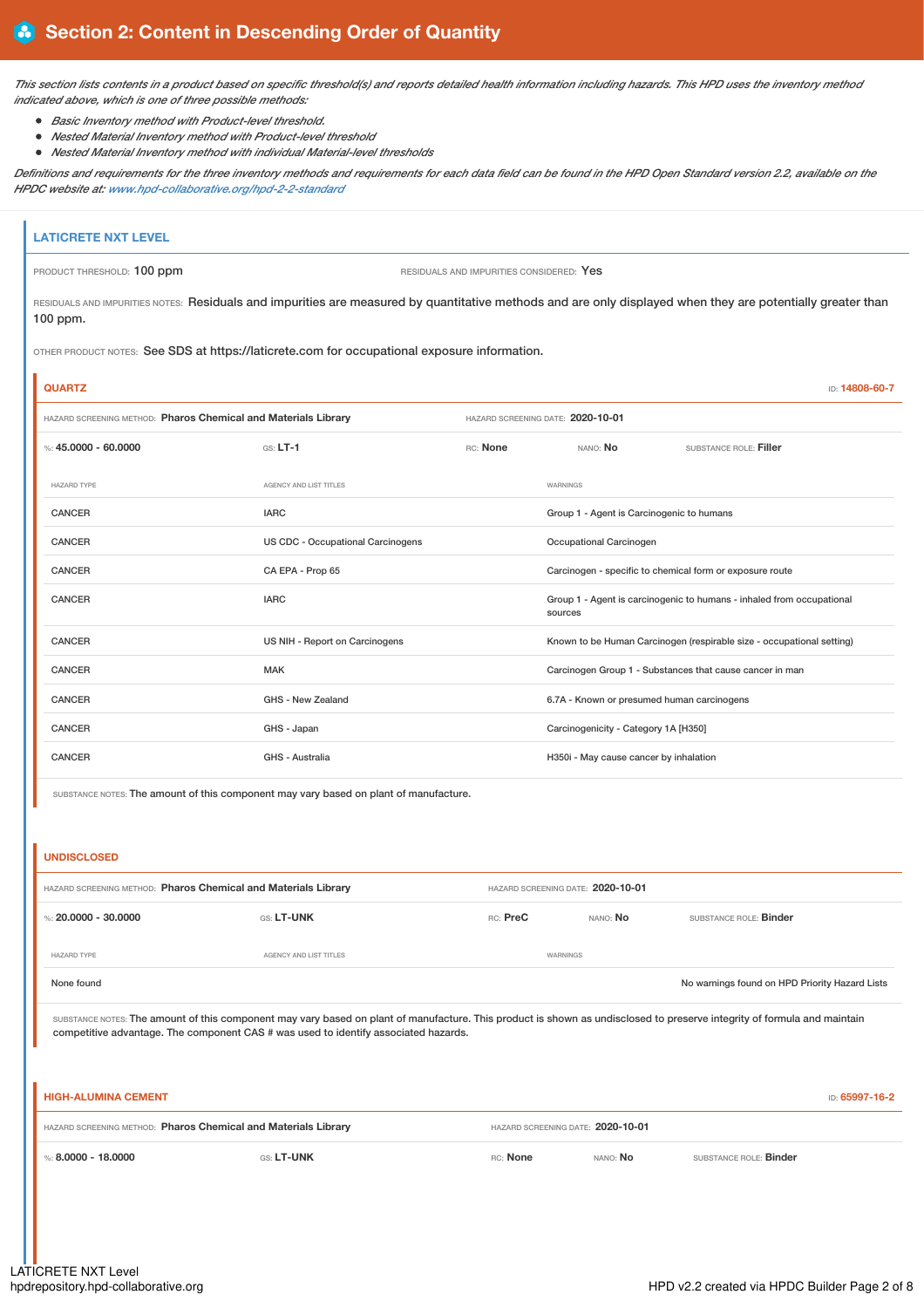None found on HPD Priority Hazard Lists SUBSTANCE NOTES: The amount of this component may vary based on plant of manufacture. **GYPSUM** ID: **13397-24-5** HAZARD SCREENING METHOD: **Pharos Chemical and Materials Library** HAZARD SCREENING DATE: **2020-10-01** %: **4.0000 - 15.0000** GS: **LT-UNK** RC: **None** NANO: **No** SUBSTANCE ROLE: **Binder** HAZARD TYPE **AGENCY AND LIST TITLES** AGENCY AND LIST TITLES None found on HPD Priority Hazard Lists SUBSTANCE NOTES: The amount of this component may vary based on plant of manufacture. This product is shown as undisclosed to preserve integrity of formula and maintain competitive advantage. The component CAS # was used to identify associated hazards. **PORTLAND CEMENT ID: 65997-15-1** HAZARD SCREENING METHOD: **Pharos Chemical and Materials Library** HAZARD SCREENING DATE: **2020-10-01** %: **1.0000 - 3.0000** GS: LT-P1 GS: LT-P1 RC: None NANO: No SUBSTANCE ROLE: Binder HAZARD TYPE **AGENCY AND LIST TITLES** AGENCY AND LIST TITLES ENDOCRINE TEDX - Potential Endocrine Disruptors Potential Endocrine Disruptor CANCER CANCER CANCER MAK MAK Carcinogen Group 3B - Evidence of carcinogenic effects but not sufficient for classification SUBSTANCE NOTES: The amount of this component may vary based on plant of manufacture. **UNDISCLOSED** HAZARD SCREENING METHOD: **Pharos Chemical and Materials Library** HAZARD SCREENING DATE: **2020-10-01** %: **0.8000 - 1.5000 CS: LT-UNK** GS: LT-UNK RC: None MANO: No SUBSTANCE ROLE: Polymer species HAZARD TYPE AGENCY AND LIST TITLES WARNINGS None found on HPD Priority Hazard Lists No warnings found on HPD Priority Hazard Lists SUBSTANCE NOTES: The amount of this component may vary based on plant of manufacture. This product is shown as undisclosed to preserve integrity of formula and maintain competitive advantage. The component CAS # was used to identify associated hazards. **LITHIUM CARBONATE** ID: **554-13-2** HAZARD SCREENING METHOD: **Pharos Chemical and Materials Library** HAZARD SCREENING DATE: **2020-10-01** %: **0.0500 - 0.2000** GS: **LT-1** RC: **None** NANO: **No** SUBSTANCE ROLE: **Processing regulator** HAZARD TYPE **AGENCY AND LIST TITLES** WARNINGS REPRODUCTIVE GHS - New Zealand GHS - New Zealand 6.8A - Known or presumed human reproductive or developmental toxicants REPRODUCTIVE GHS - Japan GHS - Japan Toxic to reproduction - Category 1A [H360] DEVELOPMENTAL CA EPA - Prop 65 Developmental toxicity SUBSTANCE NOTES: The amount of this component may vary based on plant of manufacture. **UNDISCLOSED** HAZARD SCREENING METHOD: **Pharos Chemical and Materials Library** HAZARD SCREENING DATE: **2020-10-01**

HAZARD TYPE AGENCY AND LIST TITLES WARNINGS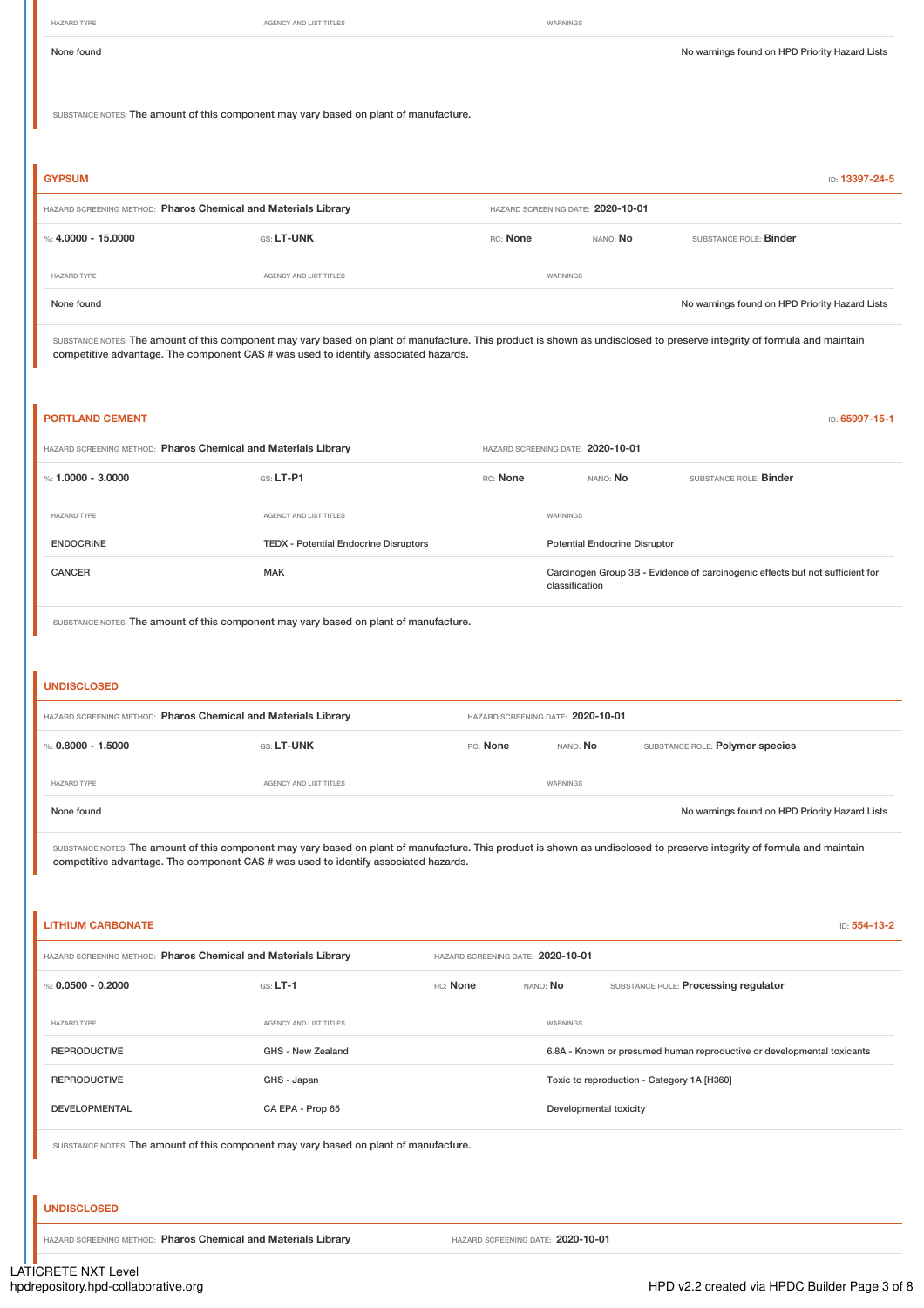| %: $0.0500 - 0.1000$                                                                                                                                                                                                                                                                                       | $G.S. LT-P1$                                                                       | RC: None                          | NANO: No                          | SUBSTANCE ROLE: Viscosity modifier                                                                                                                                           |
|------------------------------------------------------------------------------------------------------------------------------------------------------------------------------------------------------------------------------------------------------------------------------------------------------------|------------------------------------------------------------------------------------|-----------------------------------|-----------------------------------|------------------------------------------------------------------------------------------------------------------------------------------------------------------------------|
| <b>HAZARD TYPE</b>                                                                                                                                                                                                                                                                                         | AGENCY AND LIST TITLES                                                             |                                   | WARNINGS                          |                                                                                                                                                                              |
| <b>ENDOCRINE</b>                                                                                                                                                                                                                                                                                           | <b>TEDX - Potential Endocrine Disruptors</b>                                       |                                   |                                   | <b>Potential Endocrine Disruptor</b>                                                                                                                                         |
| SUBSTANCE NOTES: The amount of this component may vary based on plant of manufacture. This product is shown as undisclosed to preserve integrity of formula and maintain<br>competitive advantage. The component CAS # was used to identify associated hazards.                                            |                                                                                    |                                   |                                   |                                                                                                                                                                              |
| <b>UNDISCLOSED</b>                                                                                                                                                                                                                                                                                         |                                                                                    |                                   |                                   |                                                                                                                                                                              |
| HAZARD SCREENING METHOD: Pharos Chemical and Materials Library                                                                                                                                                                                                                                             |                                                                                    |                                   | HAZARD SCREENING DATE: 2020-10-01 |                                                                                                                                                                              |
| %: $0.0500 - 0.1000$                                                                                                                                                                                                                                                                                       | GS: LT-UNK                                                                         | RC: None                          | NANO: No                          | SUBSTANCE ROLE: Surfactant                                                                                                                                                   |
| <b>HAZARD TYPE</b>                                                                                                                                                                                                                                                                                         | AGENCY AND LIST TITLES                                                             |                                   | WARNINGS                          |                                                                                                                                                                              |
| None found                                                                                                                                                                                                                                                                                                 |                                                                                    |                                   |                                   | No warnings found on HPD Priority Hazard Lists                                                                                                                               |
| <b>UNDISCLOSED</b>                                                                                                                                                                                                                                                                                         | competitive advantage. The component CAS# was used to identify associated hazards. |                                   |                                   | SUBSTANCE NOTES: The amount of this component may vary based on the plant of manufacture. This product is shown as undisclosed to preserve integrity of formula and maintain |
| HAZARD SCREENING METHOD: Pharos Chemical and Materials Library                                                                                                                                                                                                                                             |                                                                                    |                                   | HAZARD SCREENING DATE: 2020-10-01 |                                                                                                                                                                              |
| %: $0.0100 - 0.0500$                                                                                                                                                                                                                                                                                       | GS: LT-UNK                                                                         | RC: None                          | NANO: No                          | SUBSTANCE ROLE: Processing regulator                                                                                                                                         |
| <b>HAZARD TYPE</b>                                                                                                                                                                                                                                                                                         | AGENCY AND LIST TITLES                                                             |                                   | WARNINGS                          |                                                                                                                                                                              |
| None found                                                                                                                                                                                                                                                                                                 |                                                                                    |                                   |                                   | No warnings found on HPD Priority Hazard Lists                                                                                                                               |
| <b>UNDISCLOSED</b><br>HAZARD SCREENING METHOD: Pharos Chemical and Materials Library                                                                                                                                                                                                                       |                                                                                    |                                   | HAZARD SCREENING DATE: 2020-10-01 |                                                                                                                                                                              |
| %: $0.0100 - 0.0500$                                                                                                                                                                                                                                                                                       | GS: LT-UNK                                                                         | RC: None                          | NANO: No                          | SUBSTANCE ROLE: Processing regulator                                                                                                                                         |
|                                                                                                                                                                                                                                                                                                            |                                                                                    |                                   |                                   |                                                                                                                                                                              |
| <b>HAZARD TYPE</b><br><b>EYE IRRITATION</b>                                                                                                                                                                                                                                                                | AGENCY AND LIST TITLES<br>EU - GHS (H-Statements)                                  |                                   | WARNINGS                          |                                                                                                                                                                              |
| H319 - Causes serious eye irritation<br>SUBSTANCE NOTES: The amount of this component may vary based on the plant of manufacture. This product is shown as undisclosed to preserve integrity of formula and maintain<br>competitive advantage. The component CAS# was used to identify associated hazards. |                                                                                    |                                   |                                   |                                                                                                                                                                              |
| <b>CALCIUM CARBONATE</b>                                                                                                                                                                                                                                                                                   |                                                                                    |                                   |                                   | ID: 471-34-1                                                                                                                                                                 |
| HAZARD SCREENING METHOD: Pharos Chemical and Materials Library                                                                                                                                                                                                                                             |                                                                                    | HAZARD SCREENING DATE: 2020-10-01 |                                   |                                                                                                                                                                              |
| %: Impurity/Residual                                                                                                                                                                                                                                                                                       | GS: <b>BM-3</b>                                                                    | RC: None                          | NANO: NO                          | SUBSTANCE ROLE: Impurity/Residual                                                                                                                                            |
| HAZARD TYPE                                                                                                                                                                                                                                                                                                | AGENCY AND LIST TITLES                                                             |                                   | WARNINGS                          |                                                                                                                                                                              |
| None found<br>No warnings found on HPD Priority Hazard Lists<br>SUBSTANCE NOTES: This substance is an impurity or residual. This impurity/residual may or may not be present based on the source of the raw material and/or be less than 100ppm.                                                           |                                                                                    |                                   |                                   |                                                                                                                                                                              |
| <b>LIMESTONE; CALCIUM CARBONATE</b>                                                                                                                                                                                                                                                                        |                                                                                    |                                   |                                   | ID: 1317-65-3                                                                                                                                                                |
| HAZARD SCREENING METHOD: Pharos Chemical and Materials Library                                                                                                                                                                                                                                             |                                                                                    |                                   | HAZARD SCREENING DATE: 2020-10-01 |                                                                                                                                                                              |
| %: Impurity/Residual                                                                                                                                                                                                                                                                                       | GS: LT-UNK                                                                         | RC: None                          | NANO: No                          | SUBSTANCE ROLE: Impurity/Residual                                                                                                                                            |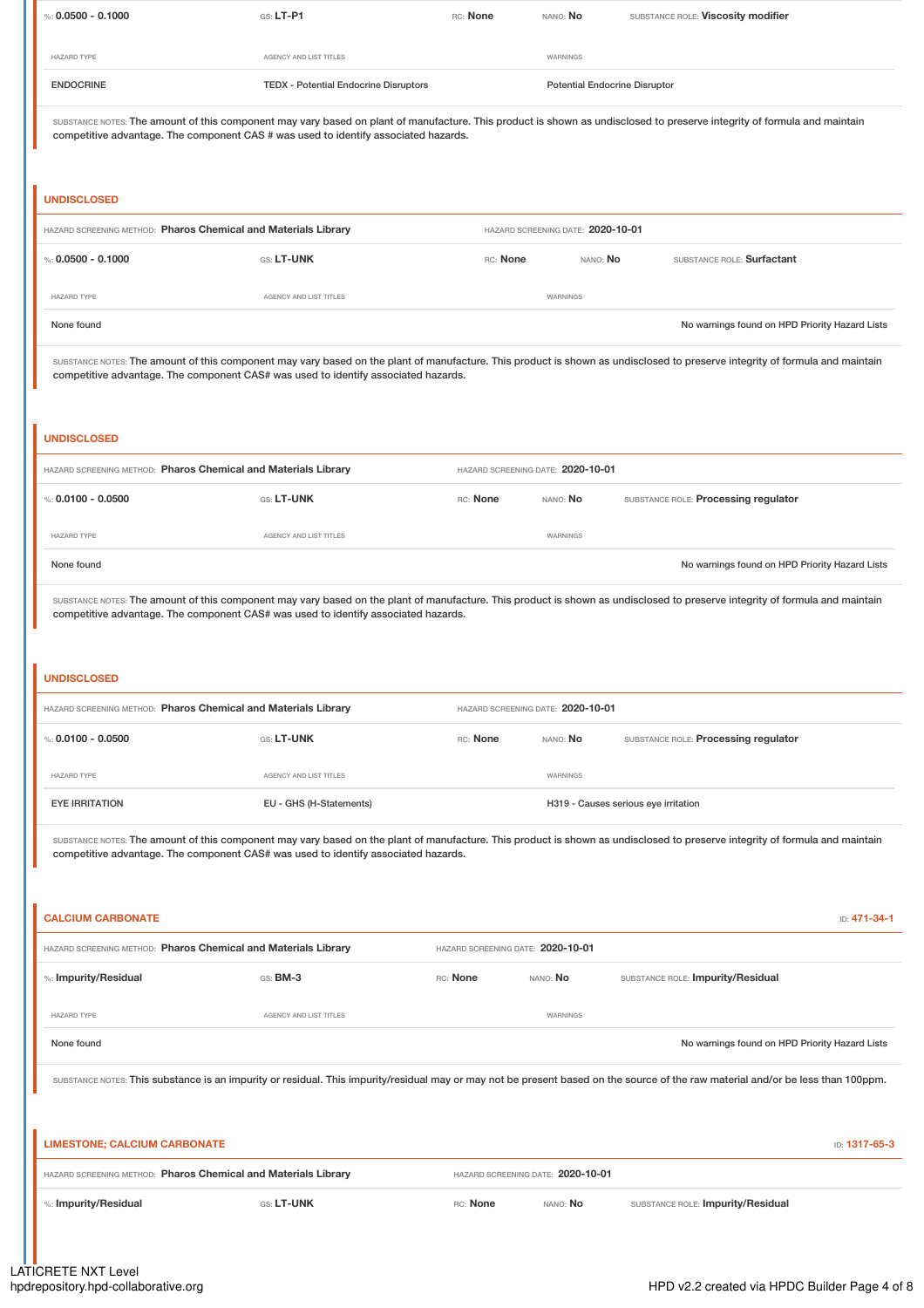SUBSTANCE NOTES: This substance is an impurity or residual. This impurity/residual may or may not be present based on the source of the raw material and/or be less than 100ppm.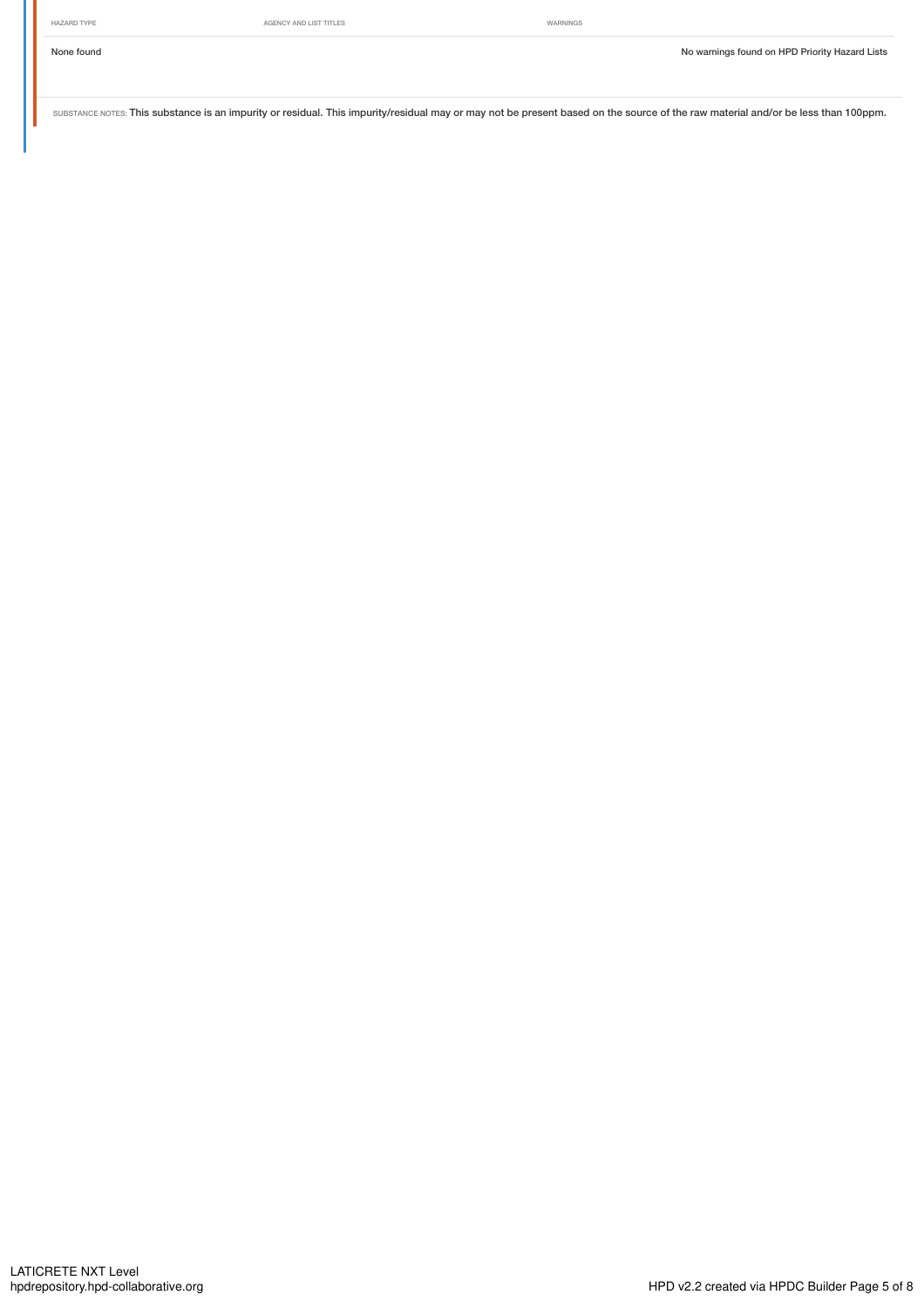This section lists applicable certification and standards compliance information for VOC emissions and VOC content. Other types of health or environmental performance *testing or certifications completed for the product may be provided.*

| <b>VOC EMISSIONS</b>                                                                                                                                                                                                                                 | <b>UL/GreenGuard Gold Certified (NXT Level)</b> |                                |                                                                                       |  |
|------------------------------------------------------------------------------------------------------------------------------------------------------------------------------------------------------------------------------------------------------|-------------------------------------------------|--------------------------------|---------------------------------------------------------------------------------------|--|
| CERTIFYING PARTY: Self-declared<br>APPLICABLE FACILITIES: Applies to All Facilities.<br>CERTIFICATE URL: http://certificates.greenguard.org/default.aspx?<br>$id = 984198t = cs8$                                                                    | <b>ISSUE DATE: 2017-08-29</b>                   | EXPIRY DATE: 2021-07-09        | CERTIFIER OR LAB: UL Environment                                                      |  |
| CERTIFICATION AND COMPLIANCE NOTES: Meets LEED v4.1 Credit "Low Emitting Materials" Emissions Requirements. This product was tested in<br>accordance with California Department of Public Health (CDPH) v1.2 in an office and classroom environment. |                                                 |                                |                                                                                       |  |
| <b>VOC CONTENT</b>                                                                                                                                                                                                                                   | TDS 251 "Low VOC LATICRETE® Products"           |                                |                                                                                       |  |
| CERTIFYING PARTY: Self-declared<br>APPLICABLE FACILITIES: Applies to All Facilities.<br>CERTIFICATE URL: https://www.laticrete.com/~/media/support-<br>and-downloads/technical-datasheets/tds251.ashx?la=en                                          | <b>ISSUE DATE: 2020-08-12</b>                   | <b>EXPIRY DATE:</b>            | CERTIFIER OR LAB: LATICRETE                                                           |  |
| CERTIFICATION AND COMPLIANCE NOTES: Meets LEED v4 Credit "Low Emitting Materials" VOC Content Requirements per SCAQMD Rule 1168 (Tile<br>Adhesive).                                                                                                  |                                                 |                                |                                                                                       |  |
| <b>LCA</b>                                                                                                                                                                                                                                           | <b>Product Declaration</b>                      |                                | LATICRETE Cement Self-Leveling Underlayment Product Specific (Type III) Environmental |  |
| CERTIFYING PARTY: Third Party<br>APPLICABLE FACILITIES: Applies to All Facilities in North America.<br>CERTIFICATE URL: https://laticrete.com/~/media/environmental-<br>product-data-sheets/cement-self-leveling-<br>underlayment.ashx?la=en         | <b>ISSUE DATE: 2016-11-29</b>                   | <b>EXPIRY DATE: 2021-11-28</b> | CERTIFIER OR LAB: UL Environment                                                      |  |
| CERTIFICATION AND COMPLIANCE NOTES: Meets LEED v4.1 Credit "Building Product Disclosure and Optimization-Environmental Product Declarations"<br>requirements as a Product Specific (Type III) EPD.                                                   |                                                 |                                |                                                                                       |  |
|                                                                                                                                                                                                                                                      |                                                 |                                |                                                                                       |  |

# **Section 4: Accessories**

This section lists related products or materials that the manufacturer requires or recommends for installation (such as adhesives or fasteners), maintenance, cleaning, or operations. For information relating to the contents of these related products, refer to their applicable Health Product Declarations, if available.

| <b>LATICRETE NXT PRIMER</b> | HPD URL: https://cdn.laticrete.com/~/media/health-product- |
|-----------------------------|------------------------------------------------------------|
|                             | datasheets/tsis/nxt-primer-hpd.ashx                        |

CONDITION WHEN RECOMMENDED OR REQUIRED AND/OR OTHER NOTES:

LATICRETE NXT Level requires that a properly prepared floor be primed with LATICRETE NXT Primer prior to pouring as stated in product data sheet and LATICRETE TDS 230N (https://www.laticrete.com/~/media/support-and-downloads/technical-datasheets/tds230n.ashx?la=en).

**WATER WATER WATER WATER HPD AVAILABLE** 

CONDITION WHEN RECOMMENDED OR REQUIRED AND/OR OTHER NOTES:

LATICRETE NXT Level to be mixed with water only following mix ratio and directions as stated in product data sheet.

# **Section 5: General Notes**

LATICRETE® NXT™ Level meets the Living Building Challenge v4.0 requirement that the product does not contain any of the Red Listed Materials or Chemicals. Specifically, LATICRETE NXT Level does not contain the following: Antimicrobials (marketed with a health claim) •Alkylphenols and related compounds •Asbestos •Bisphenol A (BPA) and structural analogues •California Banned Solvents •Chlorinated Polymers, including Chlorinated polyethylene (CPE), Chlorinated Polyvinyl Chloride (CPVC), Chloroprene (neoprene monomer), Chlorosulfonated polyethylene (CSPE), Polyvinylidiene chloride (PVDC), and Polyvinyl Chloride (PVC) •Chlorobenzenes •Chlorofluorocarbons (CFCs) & Hydrochlorofluorocarbons (HCFCs) •Formaldehyde (added) • Monomeric, polymeric and organo-phosphate halogenated flame retardants (HFRs) •Organotin Compounds •Perfluorinated Compounds (PFCs) •Phthalates (orthophthalates) •Polychlorinated Biphenyls (PCBs) •Polycyclic Aromatic Hydrocarbons (PAH)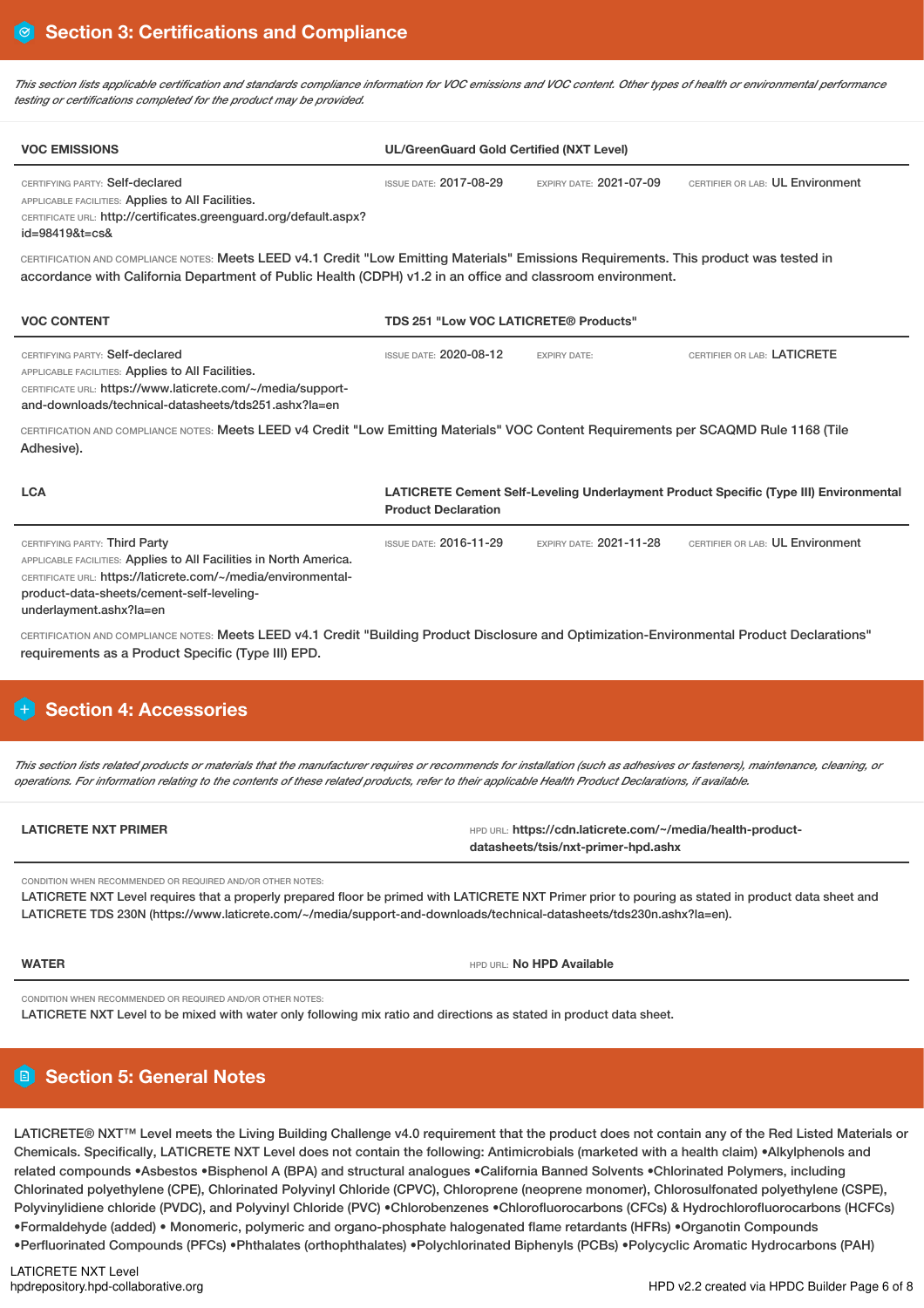•Short-Chain and Medium-Chain Chlorinated Paraffins •Toxic Heavy Metals - Arsenic, Cadmium, Chromium, Lead (added), and Mercury •Wood treatments containing Creosote, Arsenic or Pentachlorophenol. See Section 1 for Volatile Organic Compounds (VOC) (wet applied products) information.